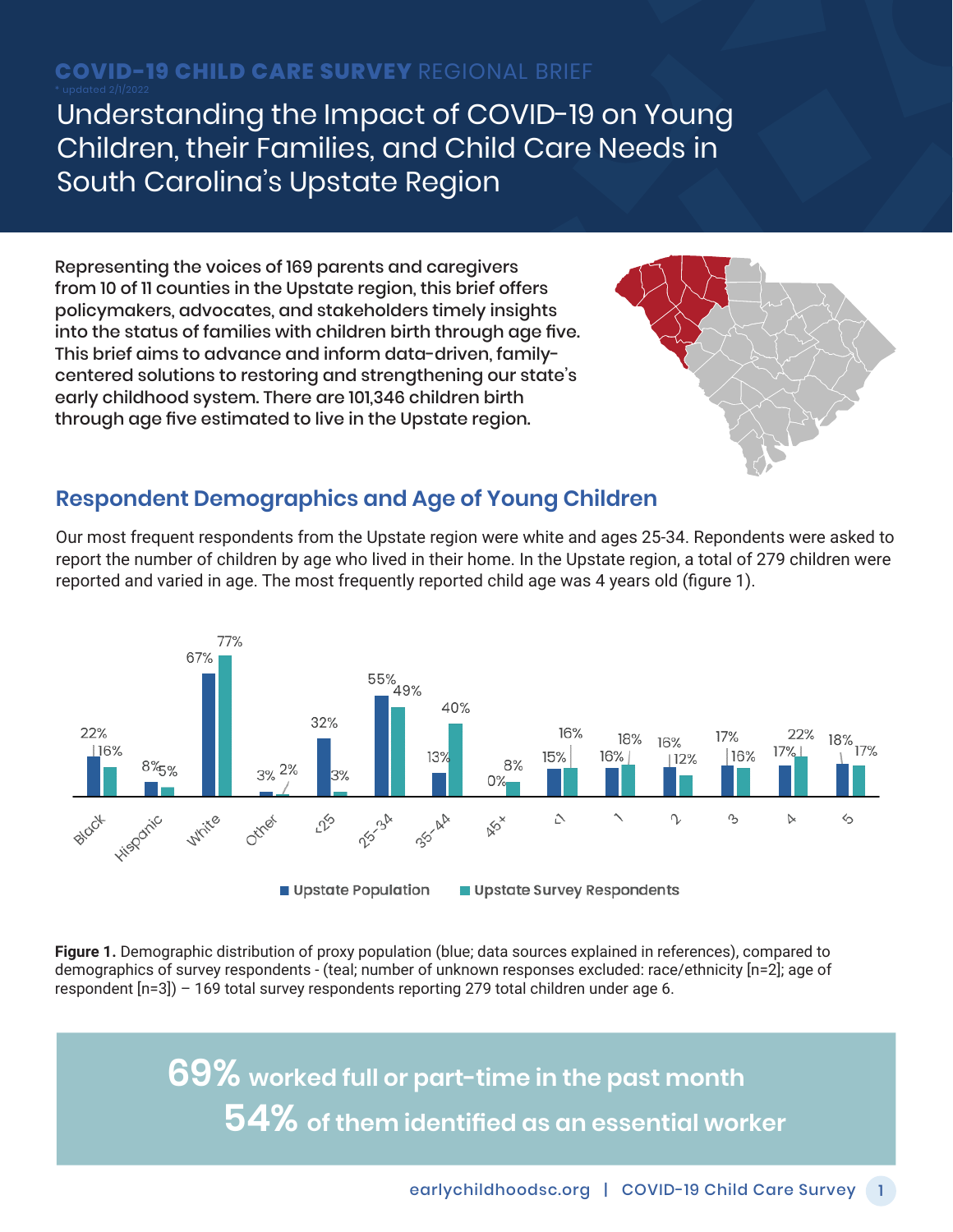

Disruptions in child care have required parents and caregivers of young children to modify or reduce their work schedules and child care arrangements.

Most parents and caregivers who responded from the Upstate are telecommuting, alternating work hours with someone in their household, or working fewer hours in order to provide child care (figure 2).



**Figure 2.** Responses to the question, "Have you or another parent/caregiver in your household experienced any of the following since March 13, 2020? Select all that apply." Total Upstate survey respondents = 169.

When a state of emergency was declared for the state of South Carolina on March 13, 2020, 53% of Upstate respondents were using a child care center, daycare, or preschool as the primary care arrangement for the young children in their households, compared to 26% of respondents at the time of the survey. Since March, the most common type of child care arrangement has been unpaid care by parents, family or friends. At the time of the survey, 56% or respondents used unpaid care, compared to 18% before the crisis. Of those using unpaid care, 64% say it is not ideal (figure 3).



**Figure 3.** Diagram comparing percent of survey respondents' reported main child care arrangements before March 13 ("Then") and at the time of the survey response ("Now"). Also, the percent of each arrangement who report it is not ideal is displayed. Total survey respondents = 169. "Summer program/camp" (then: 0%; now: 1%; now, not ideal: 100%) or "other/unknown" (then: 3%; now: 6%; now, not ideal: 50%) responses not displayed. Interpret small numbers with caution.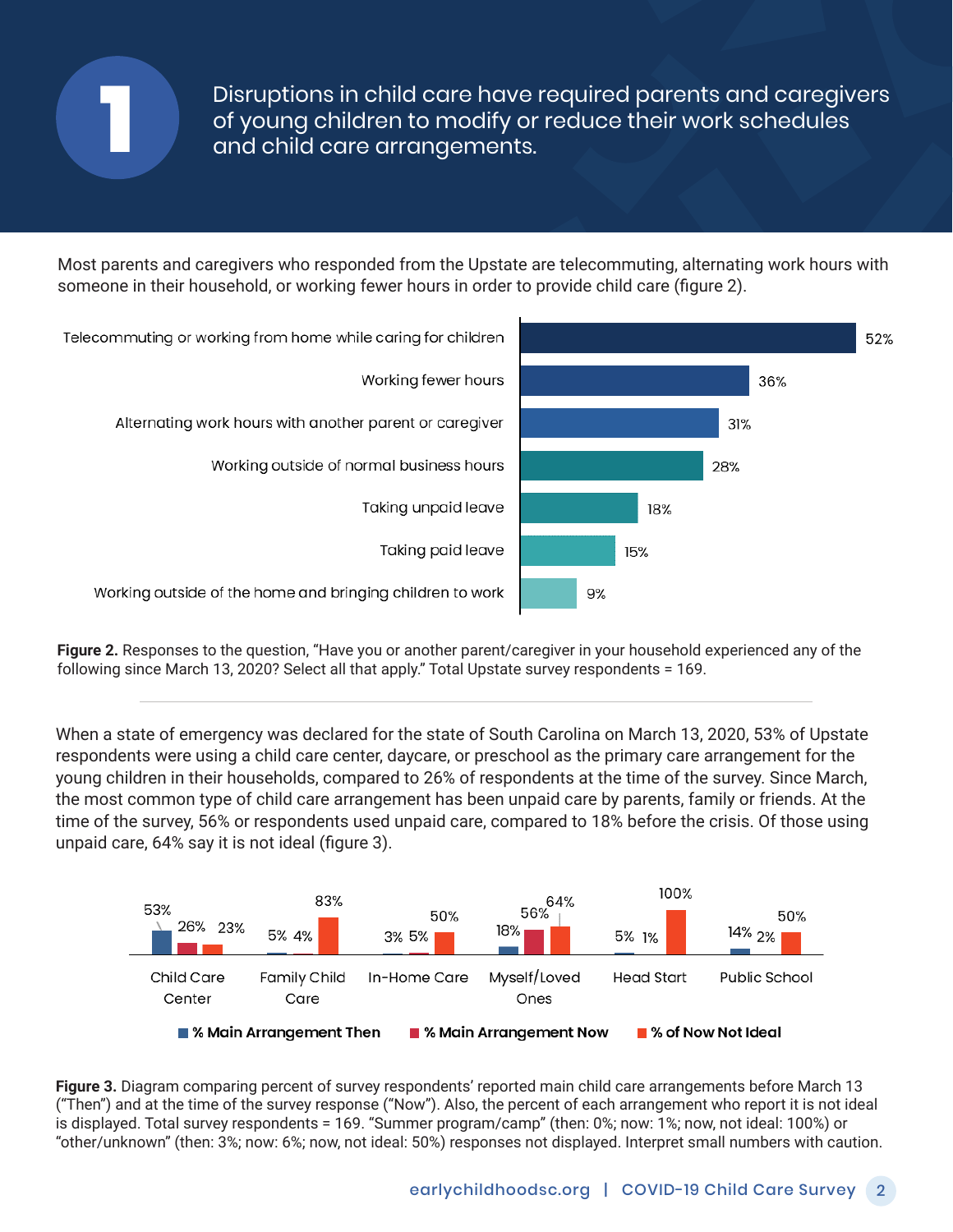

Currently available child care options are not adequate for many working families, and this crisis poses a threat to the **2** wellbeing of young children and their families.

When thinking about their child care arrangements for the next three months, survey respondents say they are most concerned about the increased likelihood that their child and family may be exposed to COVID-19 (figure 4).



**Figure 4.** Percent of survey respondents reporting that they are very/moderately concerned about these issues; total survey respondents = 169 (no unknown responses excluded).

### **Parents and Caregivers' Pandemic-Related Worries and Anxiety**



**89%** The pandemic has disrupted my<br>home and family life home and family life

**87%** That their young children are missing out<br>
on important developmental opportunities, e.g. socialization and learning

**76%** The mental health of their young children

**Figure 5.** Percent of survey respondents reporting that they slightly/strongly agree that they worry about these issues; total survey respondents = 169 (number of unknown/not applicatble responses excluded: disruption [n=1]; opportunities [n=2]; mental health [n=3]).



#### **86% of parents and caregivers**

say they are more stressed and anxious than usual

**Figure 6.** Percent of survey respondents who reported that their current level of stress/ anxiety as a caregiver is much or somewhat higher than usual